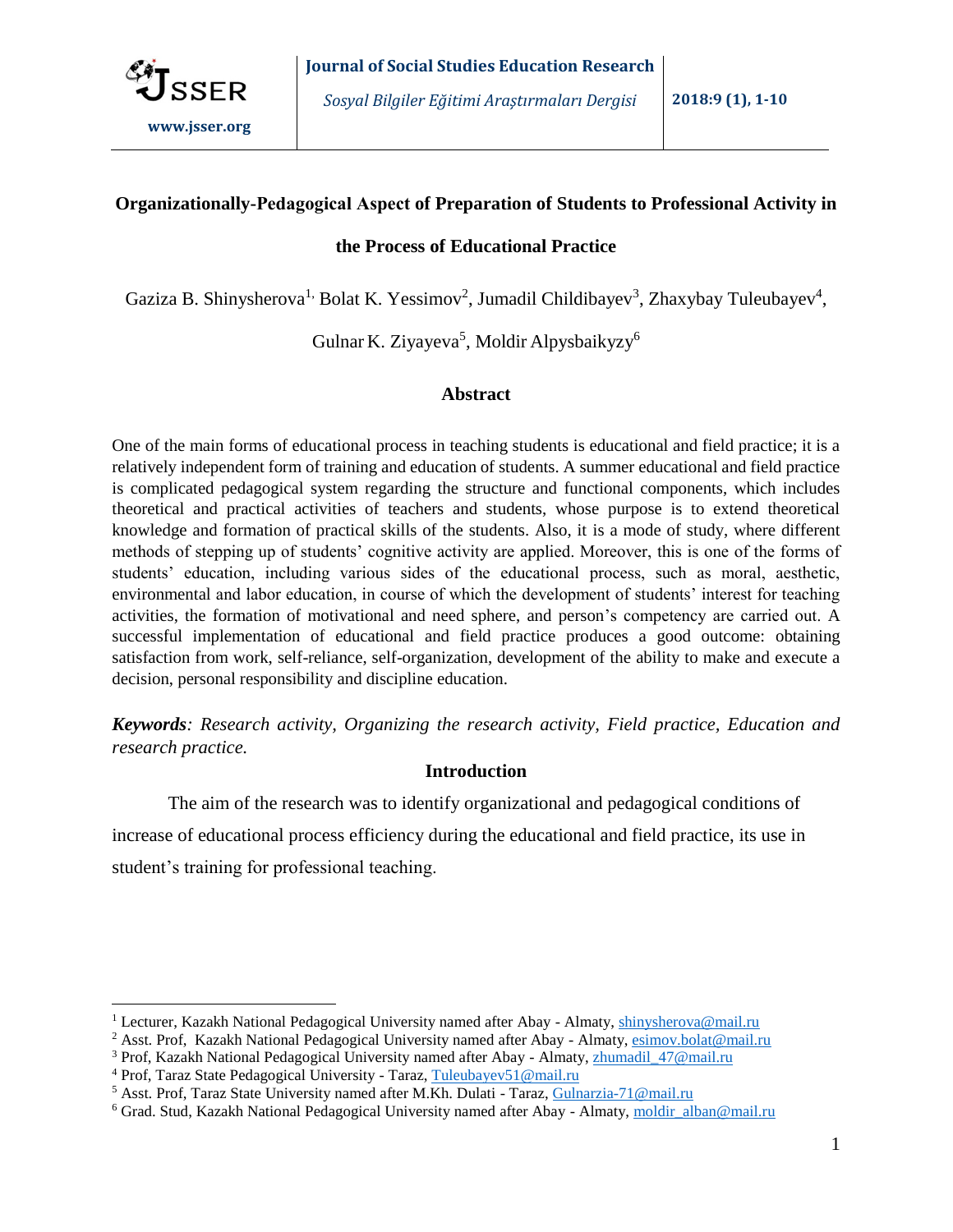## **Methodology**

We used the following methods in the study: analysis of pedagogical literature, academic documentation, a questionnaire survey, for which a questionnaire "Student of the Pedagogical University and Training for occupational guidance for prospective work in school" was developed, psychological testing with a differential-diagnostic questionnaire (DDQ) by Klimov (1983), orientation questionnaire, by Smekalova & Kuchera (2003).

During the practical training, students acquire certain competencies. As for Pak, Solomin & Zelezinsky (2003), the competencies are socio-pedagogical, subject-educational, communicative-linguistic, informational, technological and spiritual-cultural competence.

## **Results and Discussion**

The study was carried out in stages.

The 1st and 2nd year students from the Biology Department of the Institute of Natural Science and Geography of Abai Kazakh National Pedagogical University (KazNPU) were involved in the experimental part of the work. Execution of all work was built on the organizational principles, the process integrity, organically linked with the mental, moral and labour education, including the impact on all aspects of personality.

According to the standard instruction on organizing and conducting educational and field practice "the educational and field practice in the educational process is considered as a continuation of the laboratory practices, extends and reinforces the theoretical knowledge gained by students during the previous classes in the institute, teaches them to apply the knowledge in practical work creatively, develops the theoretical and practical foundations for understanding the subsequent lectures, practical laboratory classes and prepares for teaching practice" (A typical program for conducting field practices on zoology in the pedagogical universities, 2011), also during the practical training, the students acquire certain competencies, such as socialpedagogical, subject-educational, communicative-linguistic, informational, technological, and spiritual-cultural competence (Pak, Solomin & Zelezinsky, 2003; Tarman, 2012).

Field practice of the 1st and 2nd year students in zoology was used during the study of the role of the educational and field practice in the professional development of students and future biology teachers in preparation for students' professional orientation. When studying this subject, wide possibilities of training future biologists have been opened.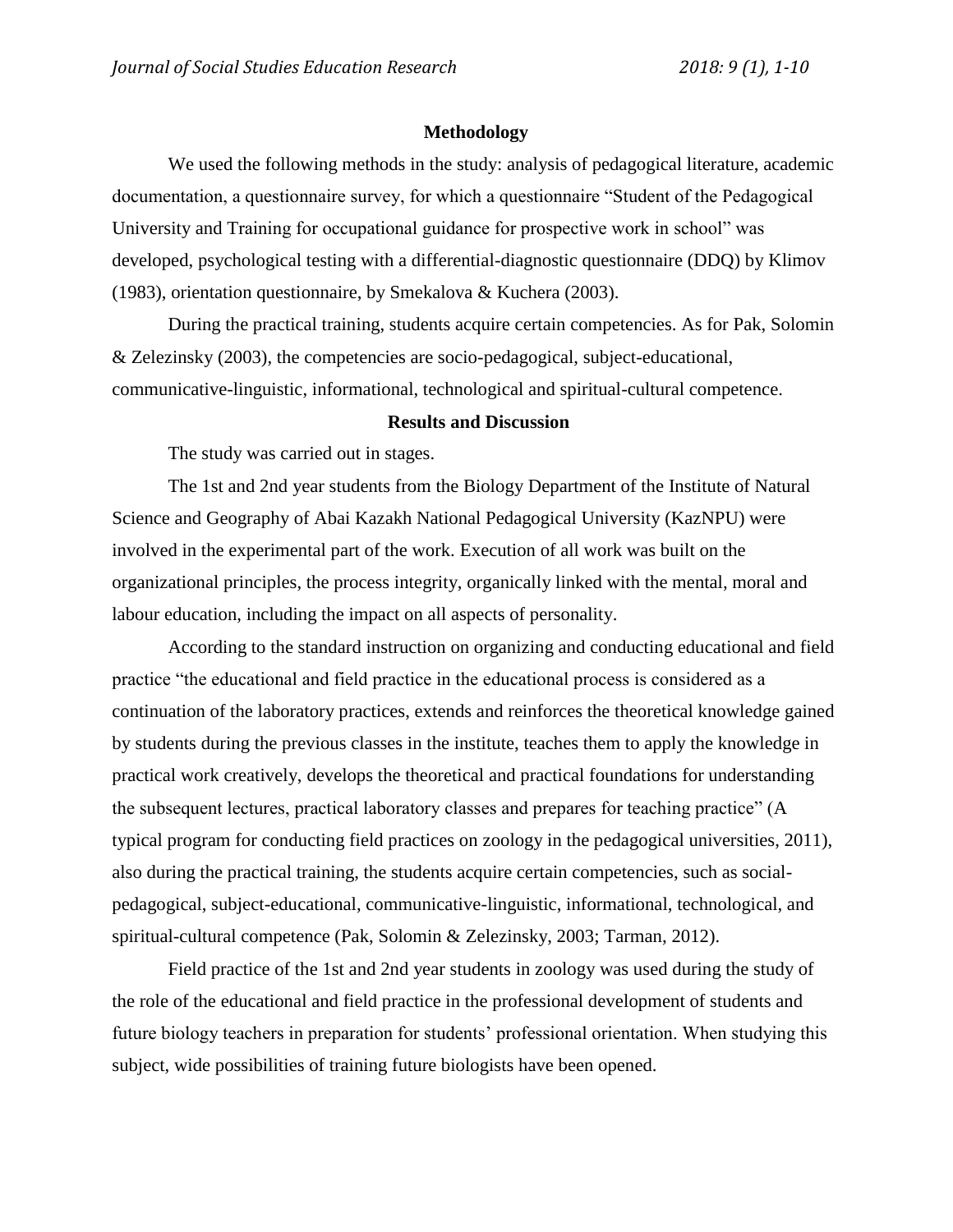The educational process during a summer educational field practice has two main objectives (in terms of study): extend theoretical knowledge and formation of teaching skills of biological cycle subjects. From the educational point of view these two tasks are also solved: education of the student's personality and the formation of the students' education skills.

 At the organization of educational activities, according to Friedman (1987), the structure can be divided into two parts: educational and test evaluation.

The learning and cognitive activity includes: formulation and adoption of common learning goals; the nomination and the perception of private purposes. Formation of the educational activity motivation, the new information perception, its processing and absorption, mastery of skills also apply to this activity.

The test and evaluation activity involves the monitoring of academic work in all forms and at all stages of the educational process, work assessment, accounting and training activities adjustment.

When performing the analysis of the educational and labor activity of the students during an educational and field practice we adhered to the same forms of activities division. On this basis, we carried out the analysis and evaluation of some of the forms of organization of an educational and field practice (EFP) (Golneva, 2004).

In the work of Kashina (2007), one of the purposes specified practices to prepare students for creative application in the professional activities of scientific and theoretical knowledge and skills received at studying of special disciplines, and the promotion of interest in future professional activity.

According to the standard instruction "A typical program for conducting field practices on zoology in the pedagogical universities" (2011), EFP is a continuation of the laboratory forms of study. Training sessions are conducted by subgroups of students, formed to conduct laboratory classes. Hereinafter, this EFP form of organization, we will call the "traditional" (control) form of the EFP. The main goal of this form of educational practice was extend and consolidation of theoretical knowledge obtained by students during prior training sessions at the institute, learning how to creatively apply the knowledge in practical work, the development of theoretical and practical basis for deep understanding the subsequent lectures, practical and laboratory studies, preparation for conducting the teaching practice.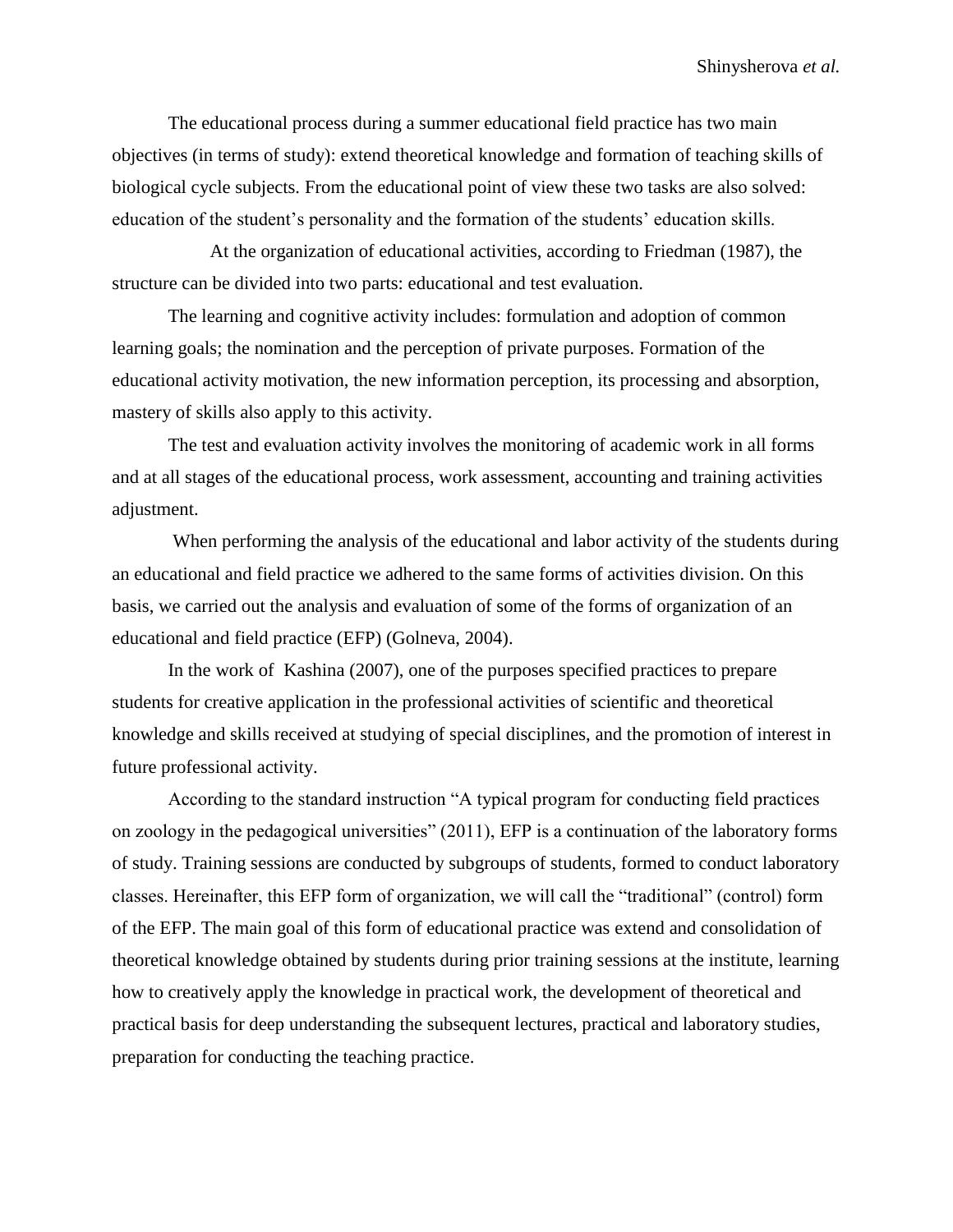The EFP form was developed in the 30ies for a field practice in botany and zoology, and in 1955 with the EFP introduction on the basics of agriculture and methods of teaching biology was automatically applied to these items as a single form for all items in the biological cycle (Gitlits & Lukashuk, 1986).

The deepening challenges facing the school and the stress of preparing students for work led to the new forms of organization of socially useful labor by high school student production teams. The task of training the future teachers of biology and agricultural work has found its solution in the educational and field practices on the agrobiological stations of pedagogical institutes in the form of apprenticeship (training and production) teams. This EFP form of organization appeared in the 80-ies. The complication of the task for the biology teacher is in the introduction of polytechnical education. The inclusion of elements of labour education and occupational guidance for schoolchildren in the biology learning process has led to changes in the objectives of the training and education of students of the Pedagogical Higher Educational Institution and their preparation to work in school. The goals and objectives of the EFP, as an integral part of the educational process of the University, have been changed and deepened.

An educational and field practice during this period was conducted in the following forms: EFP on educational-experimental plot in high school and at the agrobiological station (in traditional form); on the form of a student production team at agrobiological station of the Institute; on the form of a student production team of pupils.

At this time, one of the most important tasks is the quality improvement in teachers' preparation to work in a rural school. A tendency of improvement the future teachers' preparation to conduct workshops and elective courses in agricultural area in school, which form the ability of working with wildlife. Another challenge is building skills to guide the work of pupils on the school educational-experimental stations, student labor unions (Regulations on the Agrobiological Station at the Pedagogical Institute, 1992). In the second phase of our study, we have changed the traditional EFP forms of organization, because the form change, the introduction of new attributes increase the interest and bring elements of creativity in students' work according to the monitoring of a number of leading educators and psychologists (Kuzmina, 1961; Friedman, 1987 etc.). From 2013 to 2016 the educational and field practices on the first and second course were conducted in the form of student teams. The Council of fieldwork, which led the entire academic, educational and industrial work, was elected. In the study, this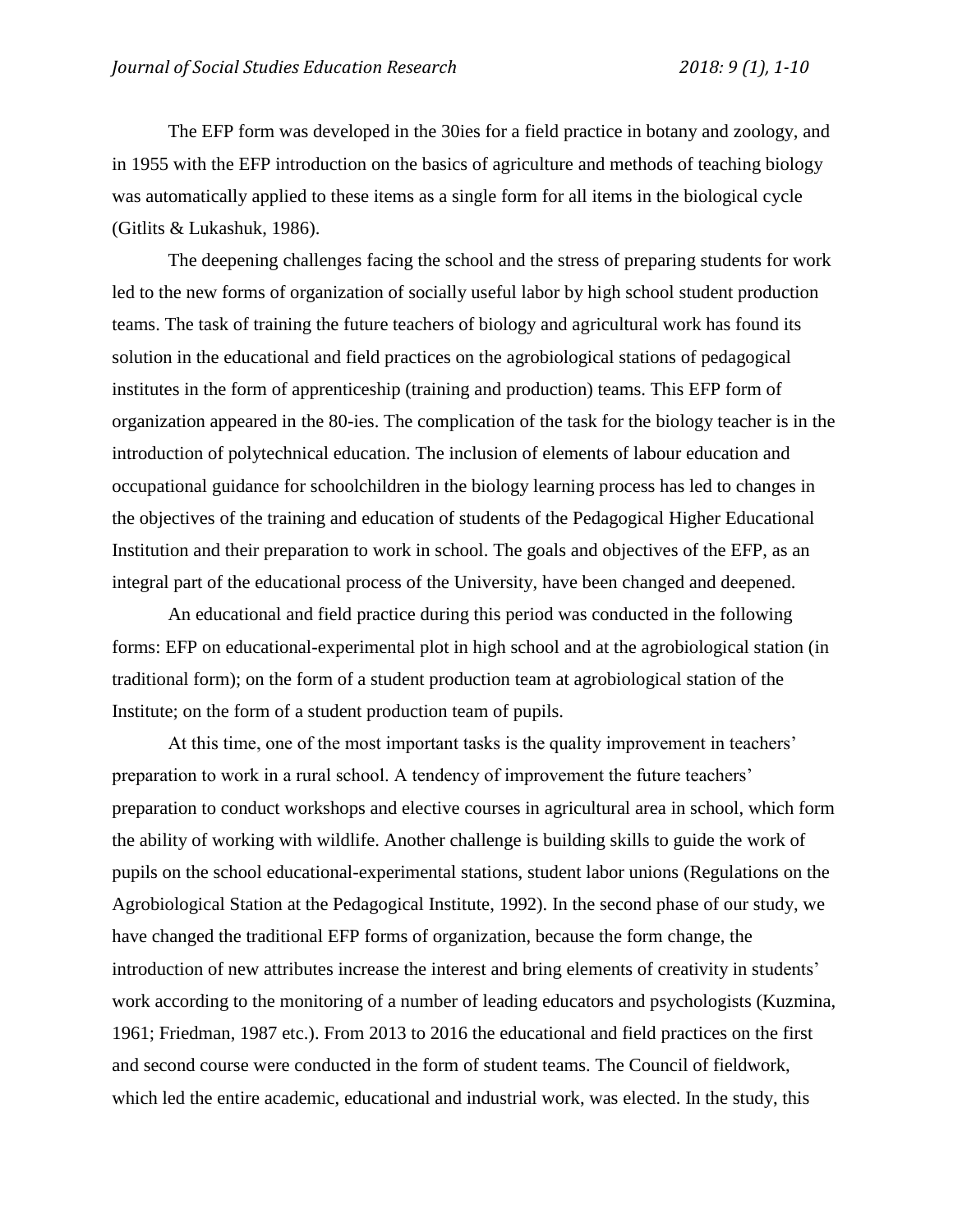EFP organizational form is called "experiment-1". Organization of educational and labour activity of students during educational and field practices in the form of student production teams is a business game, where situations of the future activities of teachers on the organization of student teams and other associations of pupils in the school are being played. In the process of organizing the training production team, the students will practice and pass all the stages of formation of the team from forming the link and Council team, the adoption of plans and the contract signing with the administration to the summing up. During the work students do good school work of labour organization of pupils, develop the skills necessary for performing professional duties. Future teachers are being educated with creative attitude to work, ability to solve arising problems and find the right solutions in the process of executing tasks; it is a good preparation of future biology teachers. Not the last role in the education of students is played by the acquisition of abilities and skills for defining invertebrates and vertebrates. The interest of students to the subject and their activity has been increased. During this period, the issues of moral education of students, conducted cultural-mass work and physical education students are being resolved. Thus all components that are part of the work of the teacher organization and guidance of students are covered. The success of all the work mostly depends on setting the proper goal and tasks, a good selection of the coordinating center and the Council team. The members of the Council should be proactive, responsible and disciplined. The form of students' work organization should be group, collective, where the individual has his own opinion, different from the collective one, and should submit to the team decision.

The successful implementation of the practice has led to good practical results, obtaining satisfaction from the work done. The organization of independent training and production activities of students promotes the development of independence, self-organization, the ability to make and execute a decision, the responsibility and discipline education.

The goals extension of the practice, the skills formation of the research work organization, teaching creative attitude to work have taken the practice to a new form – the type of organization of the temporary creative groups of students. The work that began with a study of the influence of the social significance of labor on the formation of employment orientation and increase of its level approached the issue about the formation of research and mobilization function of a future teacher and enhance his creative potential (Sarafanova, 1984).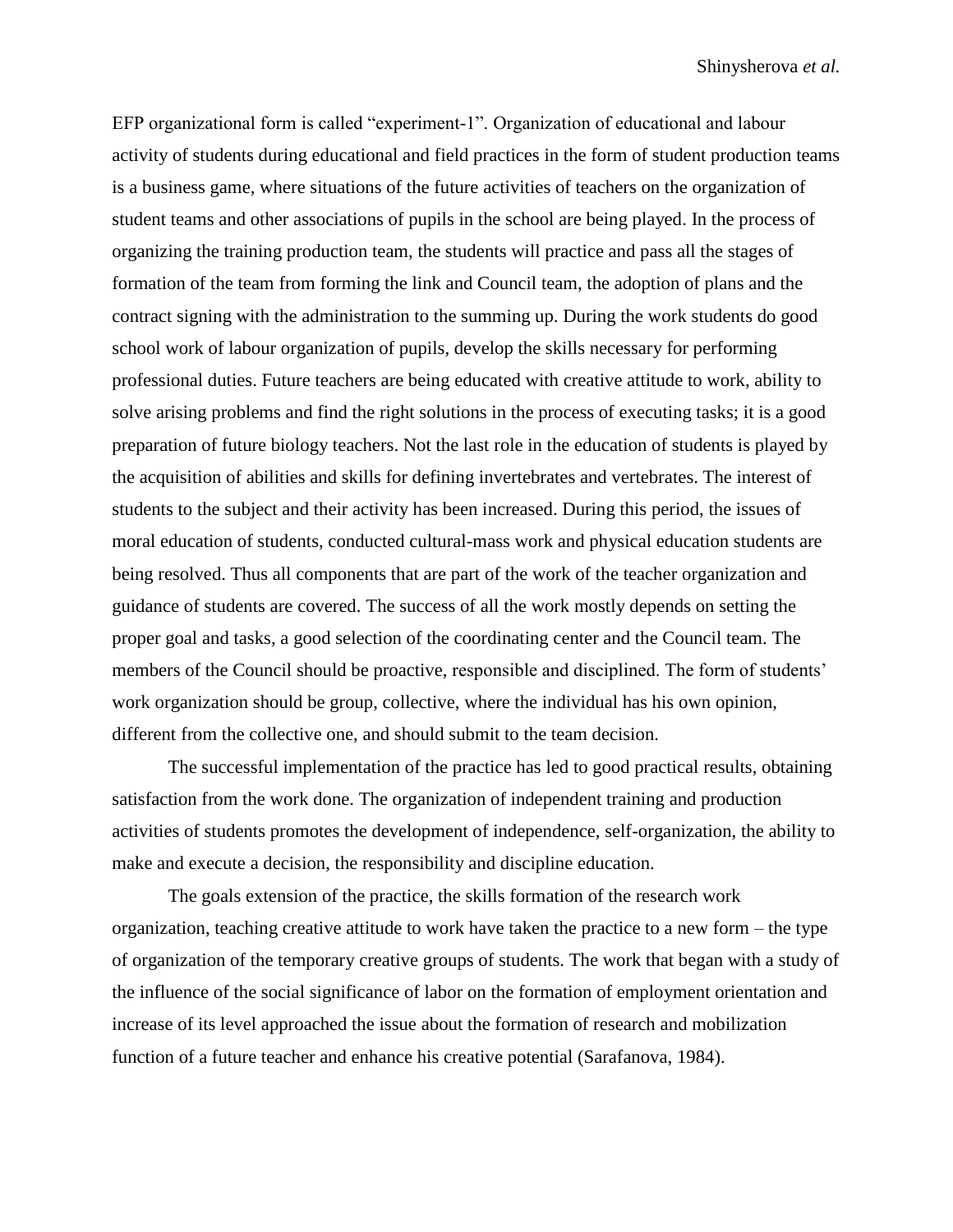One of the features of our research is the creative groups formation based on common interests of students, regardless of academic group.

Another feature lies in the fact that when defining the goals of the practice we took into account the need to prepare students to the organization of their socially useful labour and practical work on the school educational-experimental plot for growing various plant products, animal care, planting and caring for avenues, parks, flower gardens, school gardening, taking a new look at the tasks of pupils' labor education and their career guidance. The work of the 2nd year students during the EFP period is the most productive: determination of species, distribution and biomass. During this period, it is necessary to solve the problem connected with the education of collectivism, diligence, self-organization, initiative and responsibility, i.e. to form a psychological readiness to work as to basic needs, whether it is teaching labour or any other. Creative possibilities, based on hobbies, are one of the components of personality professional orientation, which also includes knowledge and skills. One of the tasks of the practice was to prepare students for the organization of pupils' SUL (socially useful labour), development of their creative abilities.

Complex training of educational and field practices while the organization of the students in terms of temporary creative groups in our study is denoted as "experiment  $-2$ ".

Organization of students' participation during the field practice is carried out in four areas of activity:

-educational area (the implementation of practice teaching objectives);

-educational and field area includes the obtaining practical results and counting of species along with the implementation of the educational objectives.

- scientific and research area includes research tasks performance of the department and commercial unit, the result is practical recommendations, developed from the results of the experiment;

-research and production area is related to the solution of tasks of research character, combined with practical product and calculation of economic efficiency.

The educational practices on this type of organization have been conducted since 2015. Temporary creative collectives are small groups that conduct a field experiment. The experimental work in the period of laboratory and practical classes starts with the preparation for the field experiment: determining the issue, topic, purpose and object of the study. All this work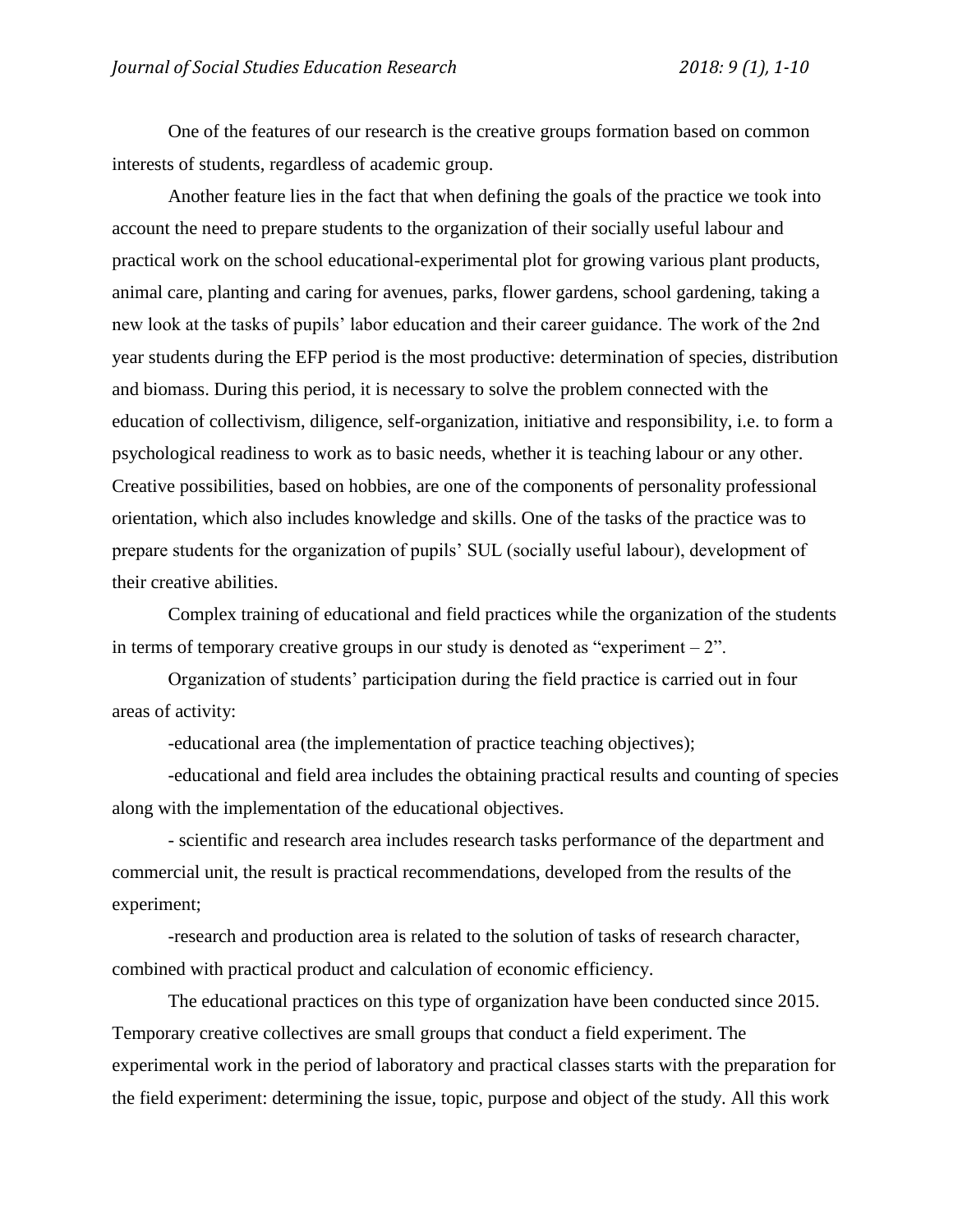is carried out by the students independently at different levels. A technological work plan is formed during the study of literature, collection of scientific data concerning the problem. The results of preliminary work are discussed and approved by the faculty supervisor.

In the process of study the formation of the gnostic component is being formed: consolidation, expansion and extend of theoretical knowledge. Students acquire design skills in formulating hypothesis, defining problems, goals and objectives of the experiment; and constructive skills in the preparation of the technological plan and scheme of the study. Communicative and organizational components of the activity are formed while the organizing and conducting interviews, professions defense contests, festivals, exhibitions, scientific conferences following the results of the practice. In the work process pupils' work organization skills on the educational and experimental plot, carrying out career guidance through training, education and organization of their socially useful work, are formed.

The development of personal qualities such as commitment to work, teamwork, business skills, aesthetic and ethical feelings and relationships are formed in students.

Control and evaluation activities also have become more important. This change is expressed in the development and extension of its form. The traditional form of organization of the field practice included assessment of students in a classification according to the EFP results displayed in the students' field experience diaries, the results of the contests and the harvest festival. All of this relates to the testing of educational readiness (formation of knowledge, abilities and skills) and willingness to undertake the education of schoolchildren by means of extracurricular activities in biology. Some students were evaluated on the formation of research skills at the end of the final papers.

Changing of the practice forms organization, learning and cognitive activity of the students resulted in change of organization forms of control and evaluation activities. The including of the training to vocational guidance of pupils to the EFP content necessitated not only mastering the skills in identifying types of animals, as well as familiarity with the geographical features of the study area. The available research, scientific and industrial areas of the students' activity created the opportunity for developing research skills. All of the above has expanded the scope of monitoring and evaluation functions. In addition to assessing educational readiness in the form of credits and preparation for educational work in the form of competitions, exhibitions, celebrations, the wide participation of students in research work created the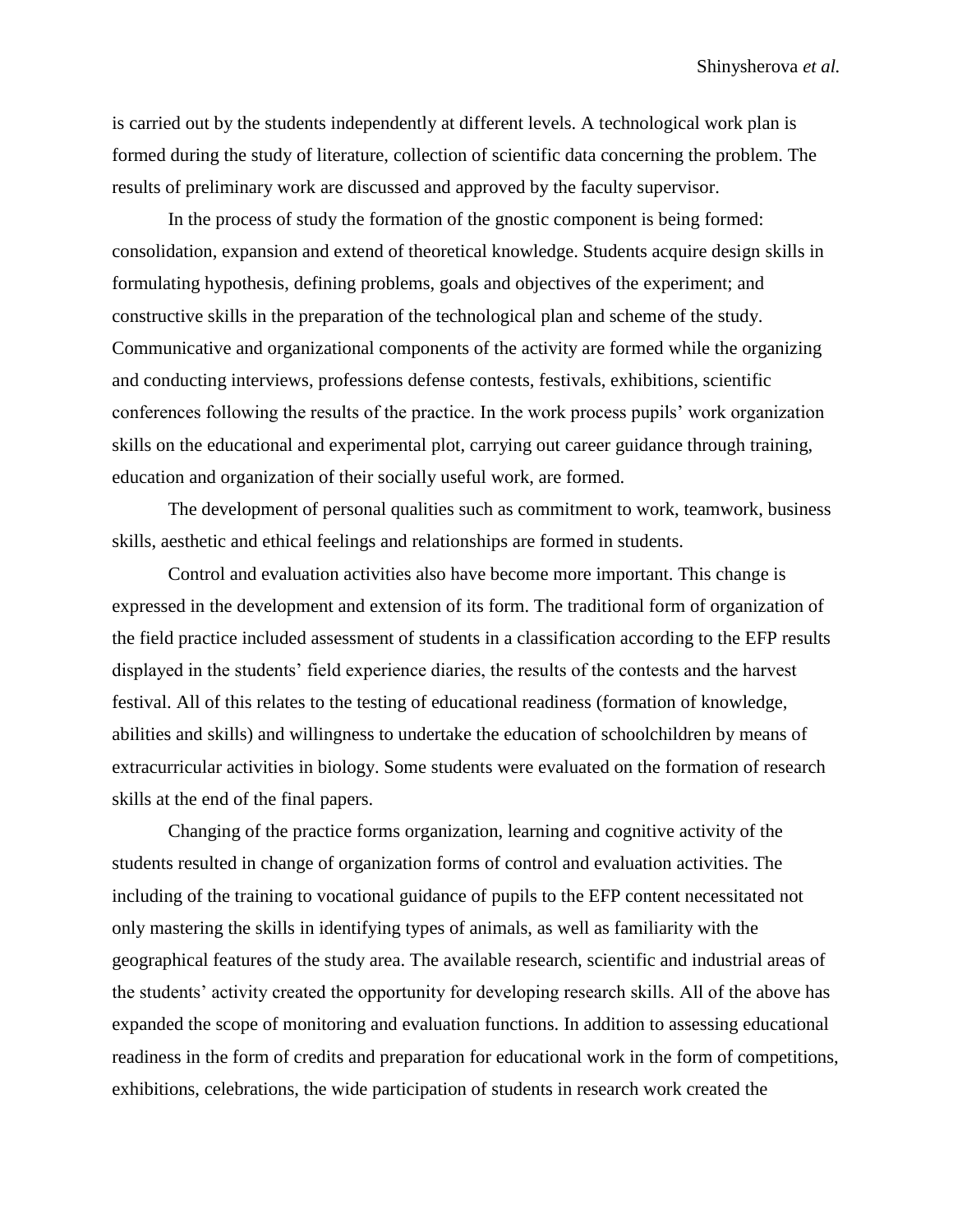opportunity to use such forms of assessment of students as scientific-practical conference on the EFP results, production of publications, defense of complex course and graduate works, participation in exhibitions of scientific and technical creativity. All this creates the opportunity for a more complete and qualitative assessment of students' readiness, the EFP in their learning, training and preparation for future professional activity (Latysheva & Petrova, 2000).

In the course of the experimental work was determined the structural model of the EFP organization that consists of the following components:

-preliminary examination of the students' psychological readiness to educational and field practice, interests, motivational activities, preferred subject;

-introductory and motivational component involves the determination of the subject of the forthcoming work, the formulation of the main goal, tasks and forming teams to perform tasks;

-operational and informative component involves the decision of adopted tasks, the implementation of the plan in the period of summer educational and field practice;

-monitoring and evaluation component involves the practice results summarizing, students' activity evaluation.

The preliminary stage begins in the process of conducting laboratory and practical classes, the study of students' interests, identifying the preferred subject of activities, goals and motives of admission and training at the Institute, the personality and activity orientation. In the process of this work, the specific character of the students is formed; their psychological readiness to participate in the EFP is studied. The ability to compare subjective side of motivation and objective learning goals, identify their divergence, gives to foresee the success of students' participation in the EFP, to correct certain deviations and to smooth over differences.

In the period of the introductory-motivational stage, students are taught with the methods of the experiment organization, the formation of microgroups, temporary creative teams consisting of 3-6 people with common personal interests or business relationships. After a joint discussion the subject of future work is determined; topic and objective of the study are formulated. At the same time the direction of the students' activity, the basic methods, level of independence and performance are determined.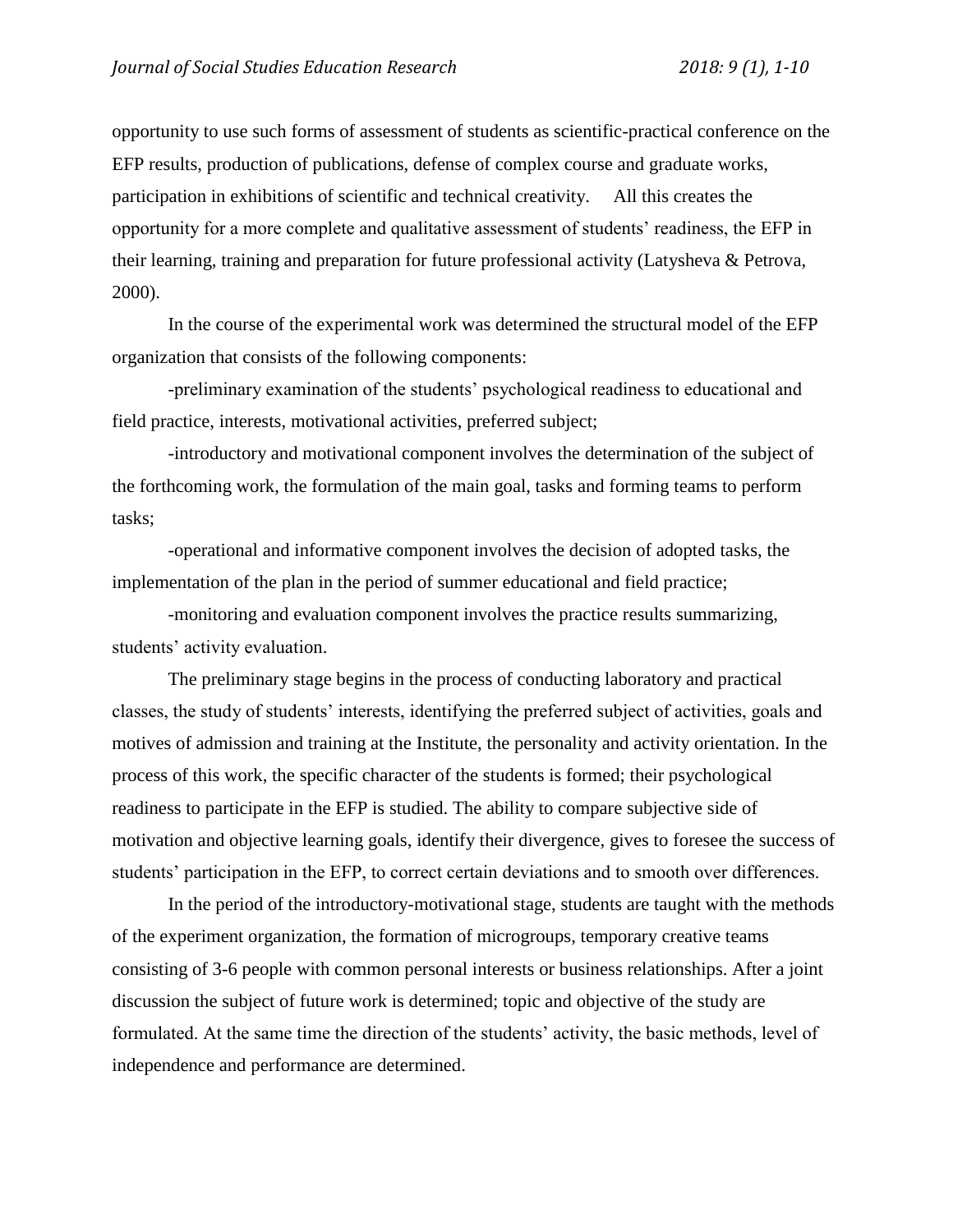Operational and informative stage is the longest and the most complicated stage of practice. In the decision process adopted by the task and implementation of composed technological plan unexpected problems that require adjusting the plan of activities are appeared. In the course of the practice subjective aspect of motivation becomes clear; its stability is cleared up. Perseverance in overcoming emerging problems contributes to the development of important personal qualities, creates the possibility of forming practical abilities and skills. The need to resolve emerging challenges stimulates the need for self-expansion and extends the theoretical training. Participation in research promotes the formation of appropriate skills and development of creative abilities. Creative orientation of the personality leads to an increase in the orientation level, desire to improve his work. This creates the possibility of development of such qualities as: self-confidence, reliance, ability to adapt quickly to new, unknown situations, to find the right solutions quickly (Kalinova & Myagkova, 1989).

#### **Conclusion**

Monitoring and evaluation stage is the last stage of practice. It is associated with the debriefing and practices assessment at all stages. Monitoring and evaluation activity is manifested in the organization and holding of contests, exhibitions, festivals and conferences. Activity is assessed not just by teachers, but also by students, members of the micro-group, in discussing the work of the micro-groups at conferences and other events the work of microgroup and all students is assessed in general. Students often approach to self-assessment and evaluation more critically than teachers, they sometimes given inappropriately high rating. In these cases, the adjustment on the part of teachers and supervisors is necessary. In summing up the practice the practical significance of the results and the further prospective are determined. However, the division of practice into stages is conventional, because it is a continuous and dynamic process. Such EFP structural modeling is necessary to streamline the EFP organization, detection, evaluation, and correction of emerging problems, improve the effectiveness of each stage and the whole practice in general.